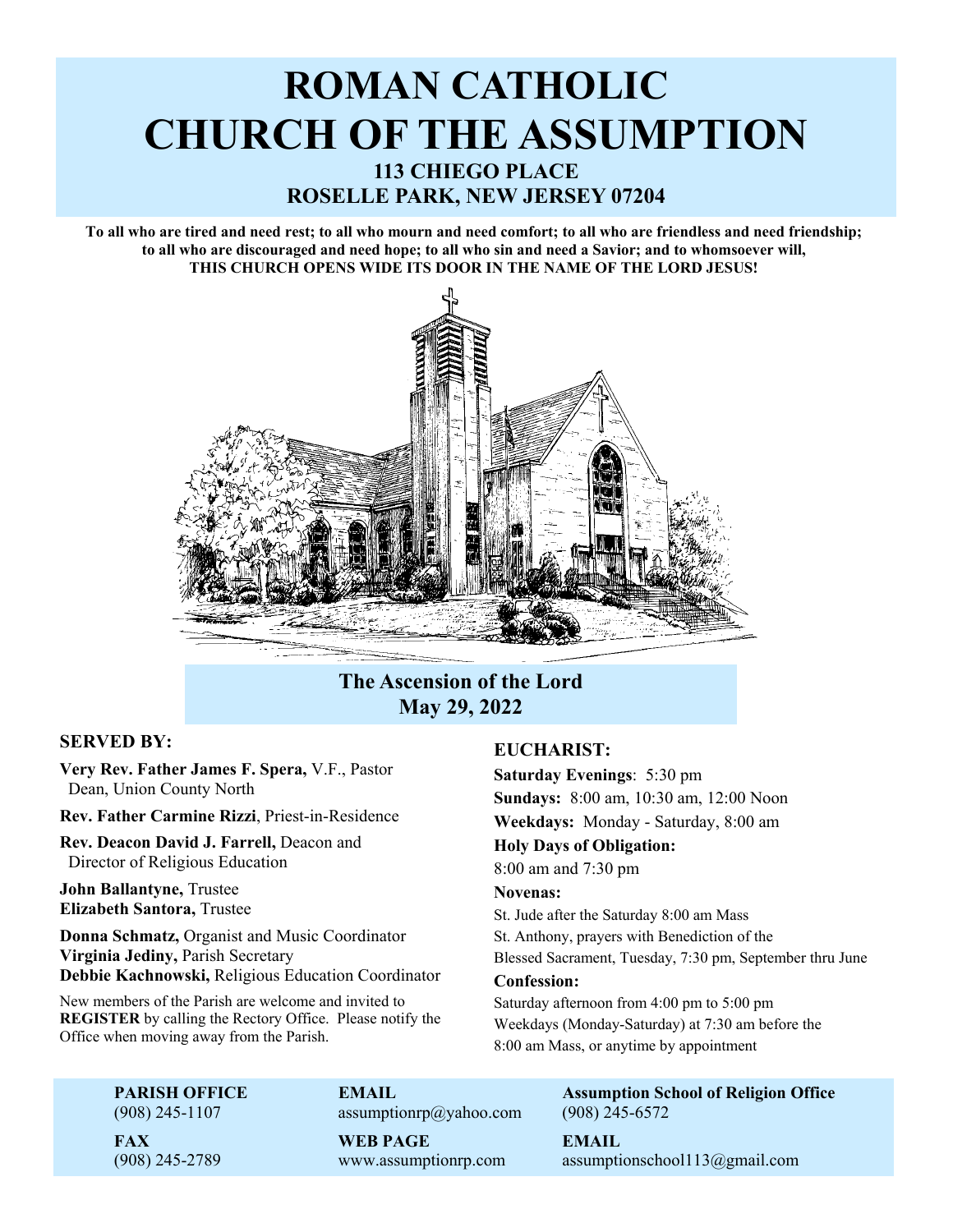# Page 2 **Church of the Assumption**





**Eucharistic Ministers — Two Ministers for each Mass.** 

### **June 2022**

|             | <b>5:30 PM</b> - Cindy Campbell, Nancy Malta, John Mattingly |
|-------------|--------------------------------------------------------------|
| $8:00 AM -$ |                                                              |
|             | 10:30 AM - Marlene Polyak, Joan Trapp                        |
|             | 12 Noon - Maureen Rebimbas                                   |
|             |                                                              |

# **LECTORS**

| May 28/29, 2022 |                     |
|-----------------|---------------------|
| $5:30$ PM       | Leona Seufert       |
| 8:00 AM         | <b>Tom DiMaio</b>   |
| 10:30 AM        | <b>Diane Burgos</b> |
| 12 Noon         | Nicholas Milici     |

**June 4/5, 2022 Gerard Taveras John Ballantyne** 

**Debbie Kachnowski** 

# **ALTAR SERVERS**

**May 28/29, 2022 June 4/5, 2022 5:30 PM** Joe Schmatz

**10:30 AM** Rocco Paolino Raciely Rodriquez Riley Paolino **12 Noon** 

8:00 AM Loretta Raczynski Angelo Geronimo Anthony Geronimo



**Prayer List: (In alphabetical order) To have someone placed on or removed from the sick list please call the** 

**Rectory.** *We invite you to clip out this section each Sunday. Perhaps you could put it near a prayer book, in your Bible, or in your pocket or purse. It is a good thing when we pray with and for one another. Thank you and God bless you!* 

**Patrick Ahern Jr., Altagracia Alvarez, Lucy Andriola, Kathy Barz, Fred Boyne, Brendan, Rocco Cerrato, Rev. Msg. Peter Cheplic, Christine Conrad, Ken Castenon, James Desiderio, Naomi Desiderio, Kay Downey, Ronald Fellner, Charles Frank, Nicholas Fusco, John Garofalo, Lynn Gehrmann, Fran Getchies, Harold Gibson, Bonnie Greer, Joseph Gregory, Helen Hojnoski, Cynthia and Thomas Ingman, A.M.J., Elizabeth Knych, Cyndee Kurri, Nancy Lanfrank, Stella LoPiccolo, Tina Marino, Christine Mattingly, Zchantell McDonald, Eleanor Morehouse, Tanina Naccarato, Carol Fellner Nasta, Monica Quigley O'Brien, Margie Ortizio, Lily Rita Procopio, Lorraine Ruivo, Roseann Santanna, Ann Sisalli, Anthony Spadora, Antonio Spano, Gabrielle Spano, Debra Szajko, Lynn Tumblety, Tony & Laura Wargacki** 

# Mass/Schedule

| <b>SATURDAY, May 28</b>  |                                                       |
|--------------------------|-------------------------------------------------------|
| 8:00 AM                  | <b>Richard C. Danelson</b>                            |
|                          | (From: Barbara Jean Delnero)                          |
| 5:30 PM                  | <b>For the Parishioners</b>                           |
|                          | SUNDAY, May 29: The Ascension of the Lord             |
| 8:00 AM                  | <b>Alexander Bober</b>                                |
|                          | (From: Annette & Martin Venturo)                      |
| $10:30$ AM               | <b>Maria Tripiachio</b>                               |
|                          | (From: Husband Salvatore)                             |
| 12:00 Noon               | <b>Phillip &amp; Lucy Hallen</b>                      |
|                          | (From: Vincent & Family)                              |
|                          | MONDAY, May 30: Memorial Day                          |
| 8:00 AM                  | <b>Catholic War Veterans</b>                          |
|                          |                                                       |
|                          | <b>TUESDAY, May 31: The Visitation of the Blessed</b> |
| <b>Virgin Mary</b>       |                                                       |
| 8:00 AM                  | <b>Rafael Velez Valentin</b>                          |
|                          | From: Rosa Pluchino & Family)                         |
| 7:30 PM                  | <b>St. Anthony and St. Kolbe Novena</b>               |
|                          | (Week 4)                                              |
|                          | <b>WEDNESDAY, June 1: Saint Justin</b>                |
| 8:00 AM                  | <b>John Antonucci</b>                                 |
|                          | (Love, Mom)                                           |
|                          | <b>THURSDAY, June 2: Ss. Marcellinus and Peter</b>    |
| 8:00 AM                  | <b>Joseph Gravina</b>                                 |
|                          | (From: Angela)                                        |
|                          | FRIDAY, June 3: St. Charles Lwanga and                |
| Companions; First Friday |                                                       |
| 8:00 AM                  | <b>Ann M. Danelson</b>                                |
|                          | (From: Barbara Jean Delnero)                          |
|                          |                                                       |
|                          | <b>SATURDAY, June 4: First Saturday</b>               |
|                          | 8:00 AM Barbara & Buddy Sokolowski                    |
|                          | (From: Betty & Tony Santora)                          |
| 5:30 PM                  | <b>Corporate Mass</b>                                 |
|                          | <b>SUNDAY, June 5: Pentecost Sunday</b>               |
| 8:00 AM                  | <b>Protection of Babies in the Womb</b>               |
|                          | & Their Families                                      |
|                          | (From: Lifenet)                                       |
| 10:30 AM                 | <b>Donato Charella</b>                                |
|                          | (From: Antoinette Auletta)                            |
| $12:00$ Noon             | <b>Albricia Pena</b>                                  |
|                          | (From: Joe & Francesca)                               |
|                          |                                                       |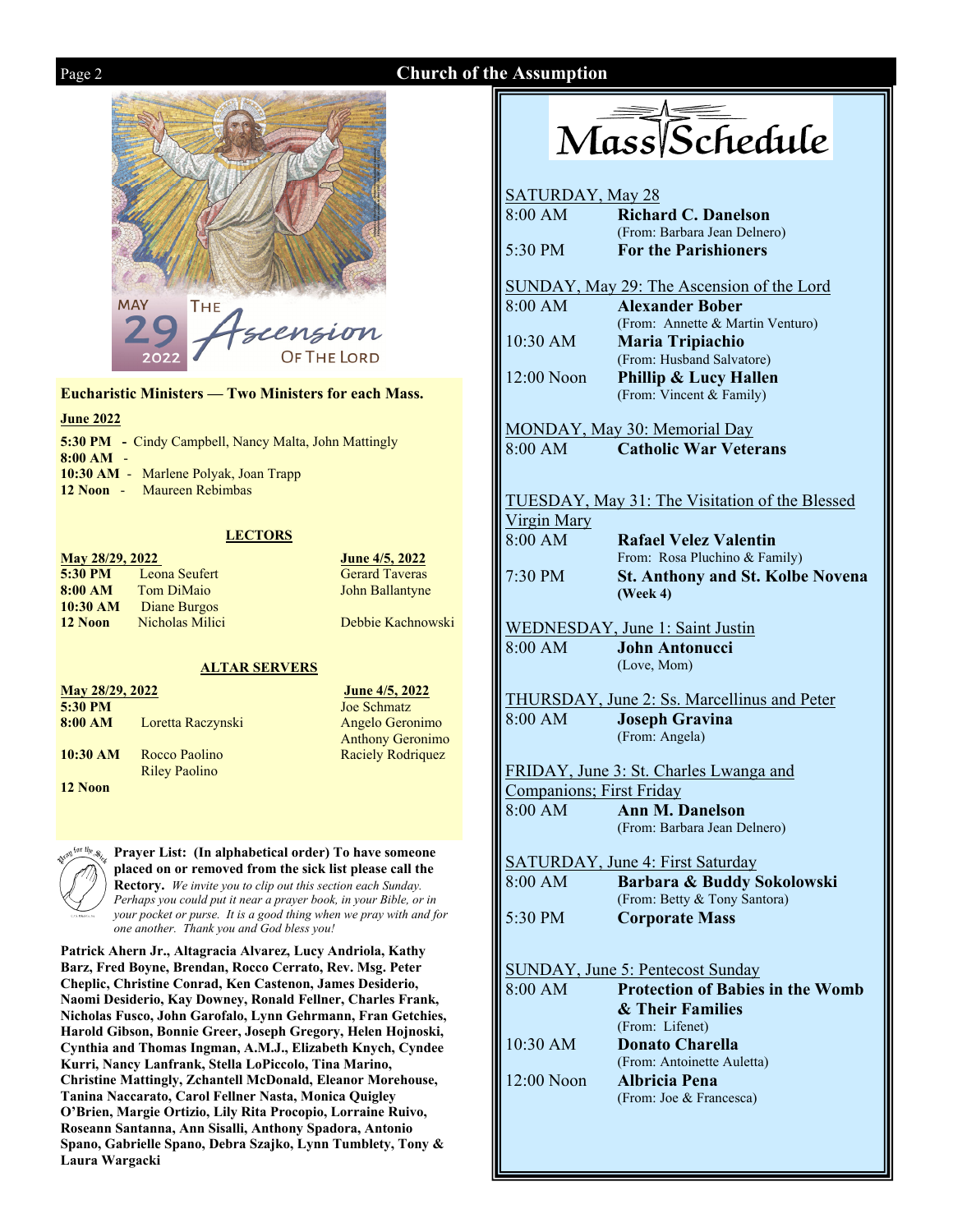## Page 3 **Church of the Assumption**

# From Pastor

 This weekend we will observe Memorial Day as best we can during this pandemic, originally known as Decoration Day. It was established to honor those fallen in battle during our nation's Civil War. However, today Memorial Day honors those who have died not only in the far distant past; today, we honor not only our grandfather and fathers who died in wars fought yesterday; today we honor also our sons and daughters, our brothers and sisters who have died in the wars that still being fought today – where this moment in so many "hot spots" in our world, thousands of Americans still stand in harm's way. We owe our fallen heroes – and the families who mourn them – our gratitude for their sacrifice and our prayers for their eternal repose.

 President Lincoln's words at Gettysburg still challenge us today: "…(the).great task remaining before us…that from these honored dead we take increased devotion to that cause for which they gave the last full measure of devotion; that we here highly resolve that these dead shall not have died in vain; that this nation, under God, shall have a new birth of freedom; and that government of the people, by the people, for the people, shall not perish from the earth."

 Yes, to recall to our memory those who have died in war means also to commit ourselves to the cause for which they died. To honor their memory, we too must also be resolved to serve our country, to safeguard its promise, to accept responsibility for its destiny "that these dead shall not have died in vain". This we do through assuming the responsibilities of good citizenship, by voting responsibly and paying our taxes; we do through putting the common good ahead of private selfinterest and in "giving back" through volunteer service.

 Pope Saint John XXIII in Pacem in Terris (Peace on Earth), wrote that peace is an edifice resting on four pillars: Truth, Justice, Love and Freedom.

 **Truth** must be the basis of our lives: the truth of God, the truth of the moral law written on the human heart. Without commitment to those self-evident truths place in our nature by God, we will be enslaved by what Pope Benedict calls the dictatorship of relativism. We have to embrace the truth of who we are as creatures made in the image and likeness of God.

 **Justice** commits us to respect the dignity and rights of every human person – from conception till natural death. Justice commits us to the rule of law – but a law that is just and in conformity with the truth about the human person and not merely the imposition of the will of the powerful on those who are weak and vulnerable. Justice tells us that "might" does not make "right".

Love is the capacity to transcend oneself, to make a gift of oneself to another. We must make our families once again the schools where such love is taught and experience and the gift of self is made possible, where children learn such love from parents – from mothers and fathers who are committed to each other in that stable and permanent relationship called marriage.

 **Freedom** is not the ability do as we please but to do as we ought. It means that we can and do assume responsibility for our actions, to do good and not to do evil.

### **WEEKLY COLLECTION**

**Weekly Collection for May 21/22 \$5,708** 

**As we come to the conclusion of the Paschal Season, I am proud and grateful to announce that our Easter collection total was \$34,814.00! This includes the Easter collection of 29,591.00 and the Easter Flower collection of \$5,223.00 which brings the total to \$34,814.00. God reward your generosity!** 

*Thank you for your generosity!* 

**Memorial Day** is a time to honor those who gave their lives to preserve the freedoms that we enjoy today. We are invited to participate in the Roselle Park "Memorial Day Parade 2019". This year's event will be on **Monday, May 30, 2022**. Assembly will begin 9:00 am at Sherman School. The Parade will step off at 10:00 a.m. followed by a Memorial Service at the Veterans Memorial Library and a Community Picnic at the Casano Community Center (free food and refreshments). The Knights Of Columbus will lead our contingent with our Parish Banner and flags. All are welcome to walk with us in honor of our American heroes.

**"You were taken up in glory, O Christ our God, You gladdened the disciples with the promise of the Holy Spirit. By blessing them you confirmed that You are the Son of God, the Redeemer of the world. When You had fulfilled the plan of salvation for us and united the earth with the heavenly, You were taken up in glory, O Christ our God. Never parting from us but remaining constantly, You proclaim to those who love You: I am with you and no one can be against you!" (Ancient Ascension Prayer)** 



Please pray for the repose of the souls of the recently deceased:

# **+Olga Brunette**

Eternal Rest grant unto her, O Lord!

*Jesus I Trust In You* 

Fr. Jim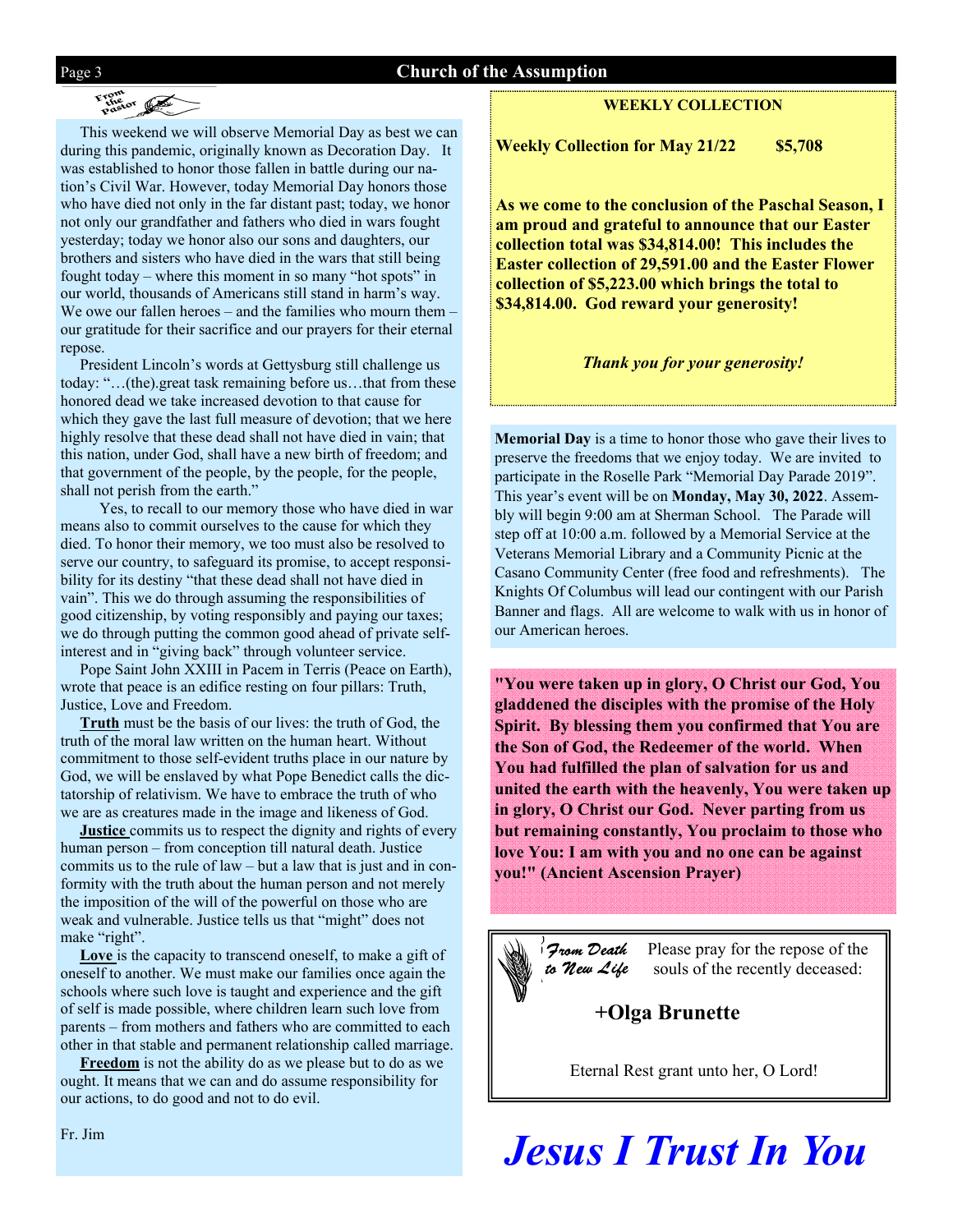# Page 4 **Church of the Assumption**

**The statue of St. Michael the Archangel** inside the Church will be dedicated on Saturday, May 28, 2022, **in memory of the late Michael Keicher.**  Mike was our Facilities Manager (maintenance man) for eleven years before he was called home to God on August 3, 2021. So many of the improvements to our physical plant are credited to the hard work and skill of Mike. The many donations to our Parish Church in his memory have been used to erect this Shrine to St. Michael the Archangel; patron of Police Officers, Military, Guardian of the Church, Defender against the evil one, and the Archangel who assists at the hour of death. If ever we needed the protection of St. Michael - it is now. May St. Michael defend and protect us against every evil and may the soul of Michael Keicher rest in peace! *Our gratitude to Martin Venturo for his expert carpentry skills in creating the pedestal for the statue of St. Michael!* 

# **Prayer to St. Michael**

Saint Michael the archangel, defend us in battle. Be our protection against the wickedness and snares of the Devil. May God rebuke him, we humbly pray, and do thou, O Prince of the Heavenly hosts, by the power of God, cast into Hell Satan, and all the evil spirits who prowl about the world, seeking the ruin of souls. Amen.

St. Michael is mentioned by name five times in the Bible. Daniel 10:13, Gabriel says, "...but the prince of the kingdom of Persia stood in my way for twenty-one days, until finally Michael, one of the chief princes, came to help me."

Daniel 10:21, "No one supports me against all these except Michael, your prince, standing as a reinforcement and a bulwark for me."

Daniel 12:1, "At that time there shall arise Michael, the great prince, guardian of your people; It shall be a time unsurpassed in distress since nations began until that time."

Jude 1:9, "Yet the archangel Michael, when he argued with the devil in a dispute over the body of Moses, did not venture to pronounce a reviling judgment upon him but said, 'May the Lord rebuke you!'"

Revelation 12:7–9, "Then war broke out in heaven; Michael and his angels battled against the dragon. The dragon and its angels fought back, but they did not prevail and there was no longer any place for them in heaven. The huge dragon, the ancient serpent, who is called the Devil and Satan, who deceived the whole world, was thrown down to earth, and its angels were thrown down with it."

# **SPECIAL DONATIONS**

**To make a Special Donation for Hosts, Wine, Candles, Sanctuary Candle or Tabernacle Flowers, please use the Special Donation Envelope found at the doors of the Church.** 

# **In Thanksgiving** Requested by Anonymous Donation of Tabernacle Flowers

# **MARY'S GROTTO**

We are open every Sunday from 8:30 a.m. to 1:15 p.m. You can stop before or after Mass.

We have lots of new merchandise, and would love to see all our parishioners, even if it's just to look around.

Please stop to look and buy if you see something you like.

Ladies of the Rosary Society, Church of the Assumption

₹ <u> Meetings</u>

**June 5- 10:30 a.m. Mass - Rosary Sunday-Pray the Rosary before Mass** 

**June 6 - 7:00 p.m. - Rosary Meeting**  There will be no Rosary Meetings in July and August

# **Corporate Mass 5:30 p.m. June 4, 2022**

## **Deceased Requested by**

**All Souls Leonor Sanchez All Souls in Purgatory Huberto Sanchez All Souls in Purgatory Helena Diegideio Frank P. Bavosa, Jr The Bavosa Family Anthony Biondi, Sr Spera Family Florence Carosella Anthony Nardiello Pasquale Fallone Spera Family Betty Gallagher Spera Family Jimmy Goss Maureen McNulty Mary Ann Mastrolia Spera Family Stanley Milewski A Friend Vincenzo Nobile Mr. & Mrs. Pluchino Lina Ragosta The Bavosa Family Domenick Scotti, Jr Spera Family Joe Signorello Irene Yurcisin Jakov Toich Spera Family**

**Joe DeMarco Knights of Columbus #3240 Jocelyn Donnellon Gwen & Bob Marnell Pasquale Fallon Martin & Annette Venturo Dorothy Rossmann Martin & Annette Venturo**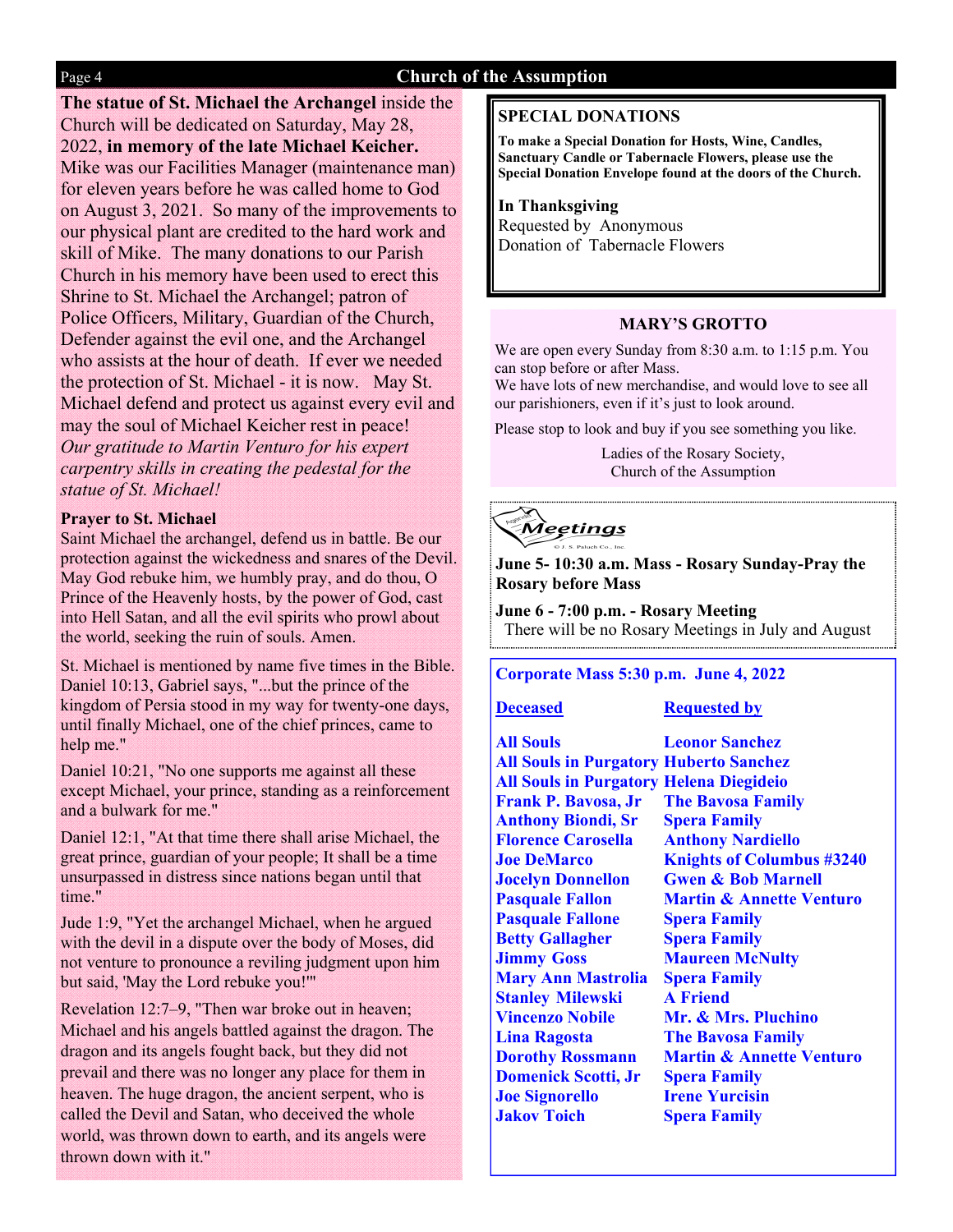# Page 5 **Church of the Assumption**

# *RELIGIOUS EDUCATION NEWS*

**Religious Education Contact Information: 908-245-6572 assumptionschool113@gmail.com assumptionschool110@outlook.com** 



# *PRAY*

*For* 

*PEACE* 



**FEAST OF ST. ANTHONY ENTERTAINMENT SCHEDULE** 

# **THURSDAY, JUNE 9**

**FUSION DANCE CENTER 6-6:30 PM DANCE SENSATION 7-7:30 PM PLANET DANCE 7:30 -8 PM VALENCIA SCHOOL OF MUSIC 8:30-9:45 PM** 

**FRIDAY, JUNE 10**

**ROSELLE PARK MIDDLE SCHOOL AND HIGH SCHOOL BANDS 6- 7 PM** 

**2/5 CRAZY 8-10 PM** 

# **SATURDAY, JUNE 11**

**SABRE GUILD 6-6:30 KARATE WORLD OF KENILWORTH 7-7:30 BD LENZ BAND 8-10 PM** 

# **SUNDAY, JUNE 12**

**MASS AT 4 PM PROCESSION FOLLOWING THE MASS** 

**AIKIDO SCHOOL OF NEW JERSEY 7-7:30 PM** 

**MAPLEWOOD GLEE CLUB 7:30- 8 PM** 

**Also there will be a DJ each evening for when there isn't other entertainment!** 

# *BELIEVE AND PRAY*



**Knight's Corner (Council #3240)** 

The Knights of Columbus (Council #3240) of the Church of the Assumption would like to invite any interested Parish men, that wish to learn more about

the Knights of Columbus to fill out one of the cards located in the front of the Church and place it in the collection basket. The Fourth Degree Knights of Columbus is currently conducting a membership drive. Please be sure to "like" our Facebook page: Knights of Columbus - Msgr. Loreti **Facebook** Council #3240

# **Knights of Columbus Msgr. Joseph F. Loreti Council 3240 will be awarding two High School Scholarships for \$750.00 each.**

The Scholarship is for a student that is either entering a Catholic High School or continuing their education at a Catholic High School.

The student's immediate family must be Parishioners of the Church of the Assumption, Roselle Park, NJ.

The student would need to write an essay of at least 500 words on:

- how they incorporate their Catholic faith in their daily life,
- what type of volunteering they have done and continue to do for the Church and/or the Community, and
- what they would like to do or are currently doing in High School.

**Applications may be obtained by emailing vbonassisa@aol.com Applications and Essays must be completed and returned by July 15, 2022.** 

# **Volunteers Needed for the Feast of St. Anthony**

Thursday, June 9 thru Sunday, June 12, 2022, 6pm-10pm

Volunteers are Needed are needed! Please consider donating your time. You can sign up in person after weekend mass, or you can sign up from home at

https://www.signupgenius.com/go/20f054ea8a92fa1fb6- 22nd.

**Pre-sale ride tickets are half price (\$30 for 30 tickets)**  after weekend masses or at the parish office Monday-Friday, 8am to 4pm. For more information or for help signing up, please email Greg Demeter at gdemeter07@yahoo.com.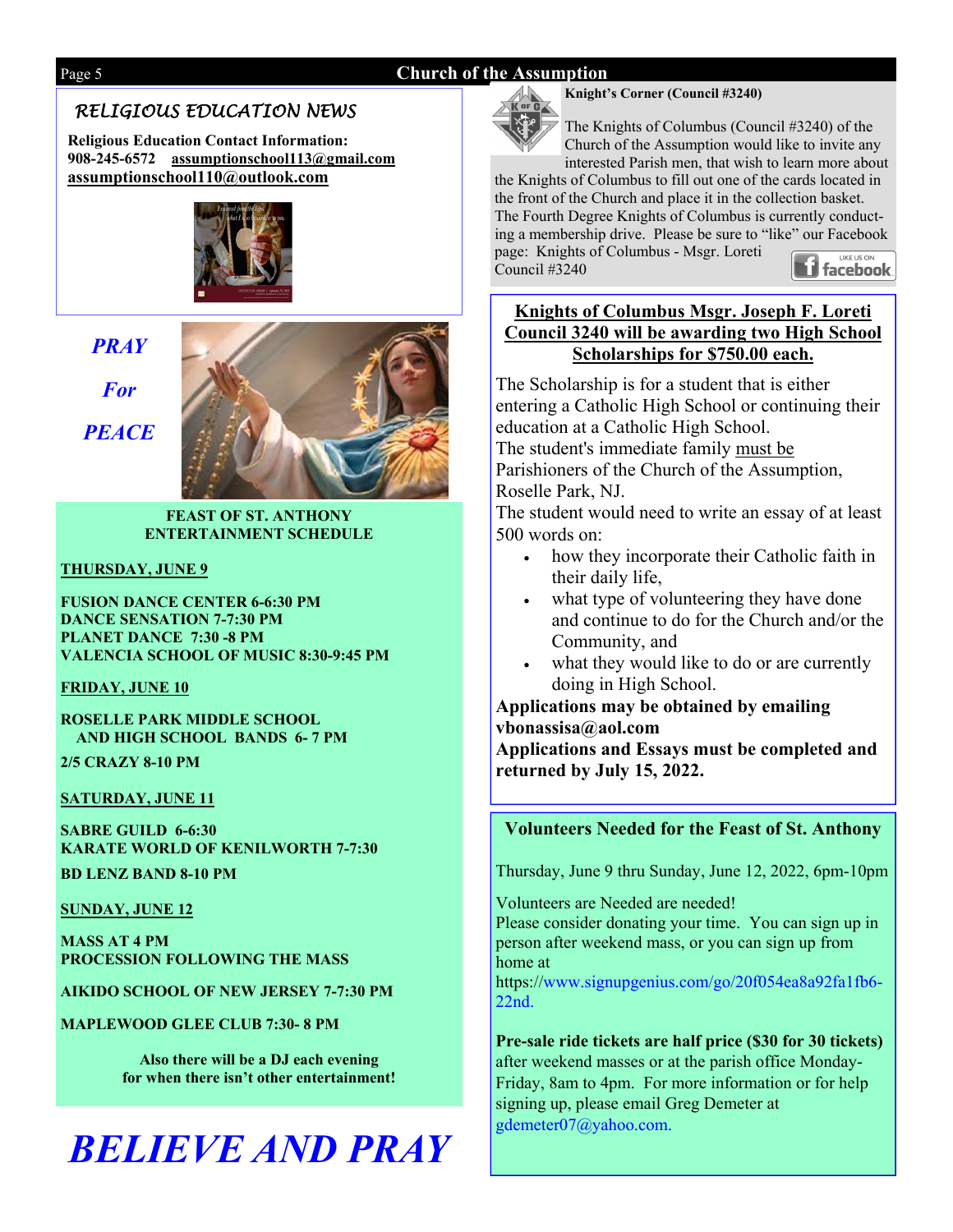# Page 6 **Church of the Assumption**



# **ST. ANTHONY FEAST Thursday, June 9, thru Sunday, June 12, 2022**

**A big Thank You to all of our sponsors.** 

# **Gold Level:**

Hallmark Realtors-Jerry Vitale PROforma AYR Graphics & Printing Knights of Columbus Council #3240 Catholic War Veterans Assumption Post 866 Bagels & Beans Anthony Giordano CASA del REY DJ'S Limousine Service Kenilworth Car Wash Aikido Schools of NJ Mayor Joseph Signorello Mary & Jim Stewart Mastapeter Funeral Homes Sloan Law Firm Salon One Twenty Two FDR Hitches Columbia Savings BAnk Cassidy & Gaudenzi LLC - Accounting Roselle Park PBA Local 27 Barbara Jean Delnero Re/Max Central-Daniel Pluchino Vintage Italian Restaurant Mariann Brenner Anthony Nardiello & Bernadette Theime Rockland Bakery Pinho's Bakery FIVE GUYS-Paul Pimentel Frenchy's Bar & Grill Very Rev. James F. Spera Onyx Equities, LLC

# **Silver:**

Chapman Bros. Plumbing, Heating & Cooling Park Veterinary Group Arnold's Pest Control Readlinger Capital Advisors Ballantyne Family Just Jubilant Froehlich Family Roselle Park Youth Baseball and Softball League Executive Officers of the Roselle Park DAD'S Club Park Glass Co., Inc. Pama Family Hammer Manufacturing Company Frank & Karen Colucci Angel Masonry LLC Maplecrest Ford of Mendham Tony & Betty Santora Raczynski Family The Keicher/Infuso Family Polyak Family Iorio Deli



 **ST. ANTHONY FEAST Thursday, June 9, thru Sunday, June 12, 2022** 

**A big Thank You to all of our sponsors.** 

# **Silver (Continued)**

Nature's Own Bundy Family Janet Landis & Richard Powers Panzarino Family Nancy Malta GPJ Home Improvements Well Done Building Products Signature Kitchen & Bath In Loving Memory of Joseph Signorello, Sr. Robyn & Dan Sisto Family Bob Wojcik & Family Mickey & Arlene Signorello Judy Bober Church of the Assumption Rosary Society Spencer Savings Bank Martin and Annette Venturo Debbie and Joe Kachnowski Barbara Goss

### **Bronze**

Brooke & Ed Paskewich Martha Niethe Church of the Assumption Lazarus Group Ralph E. Oliveri Joseph & Leslie Lafferty Salmi Family China Tasty Frances Thwaites Casimir M. Muroski, Jr. LaCorte, Bundy, Varady & Kinsella Massimo's Deli Mario's Tutto Bene Johnny Napkins Perrotti's Quality Meats Tom & Cecelia Wisniewski Harms Family Ruiz Family Ramos Family Soriano Family Thomas & Allene DiMaio Pastosa Raviolo Christine Landis Curio Family John & Betty McNamara McNulty Family Phyllis Romano Mary Matthews Jim & Angela Byrne John & Ann Barra Eileen Johnson